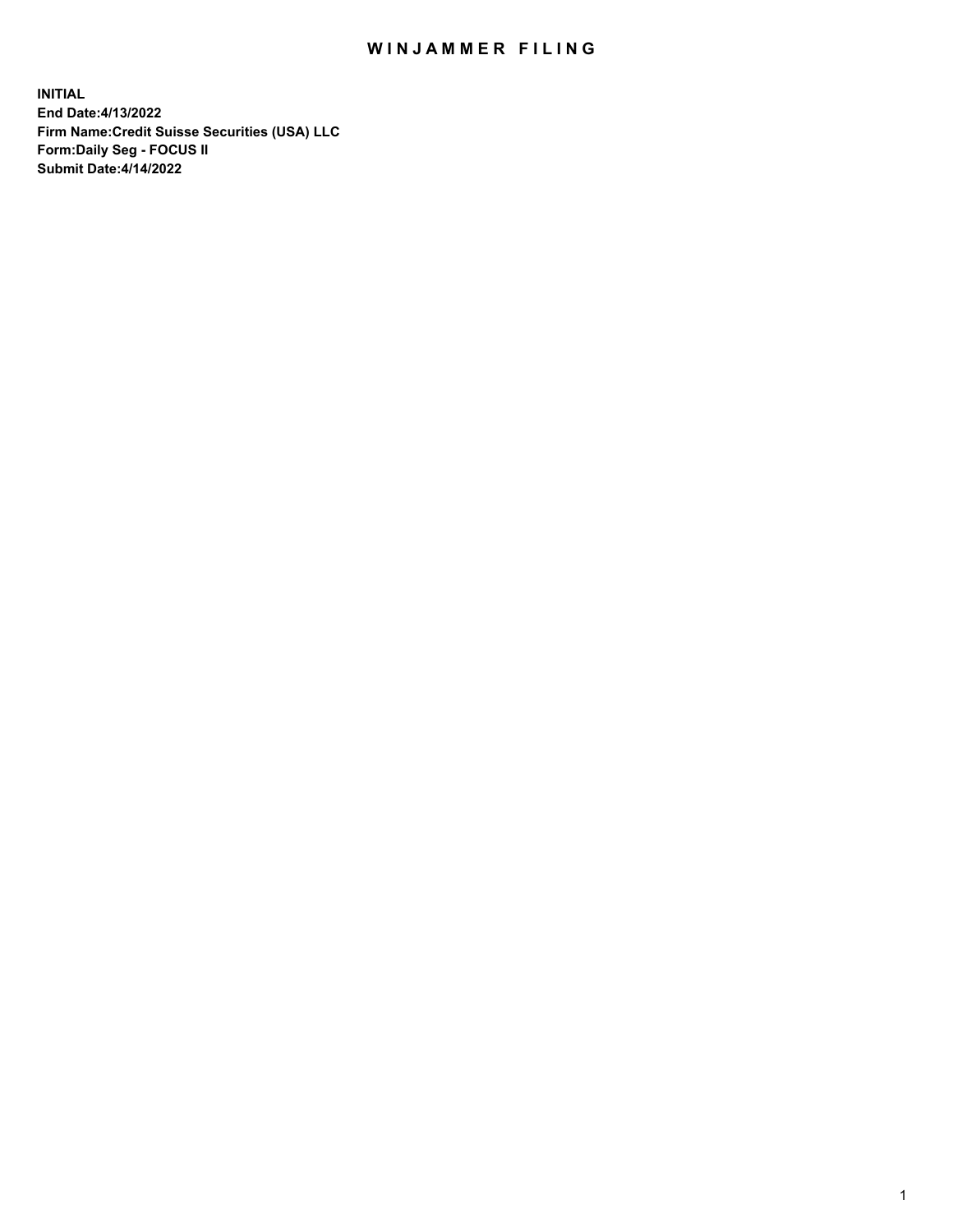**INITIAL End Date:4/13/2022** 

# **Firm Name:Credit Suisse Securities (USA) LLC Form:Daily Seg - FOCUS II Submit Date:4/14/2022**

#### **Daily Segregation - Cover Page**

| Name of Company                                                                                                                                                                                                                                                                                                                | <b>Credit Suisse Securities (USA)</b><br><b>LLC</b>                   |
|--------------------------------------------------------------------------------------------------------------------------------------------------------------------------------------------------------------------------------------------------------------------------------------------------------------------------------|-----------------------------------------------------------------------|
| <b>Contact Name</b>                                                                                                                                                                                                                                                                                                            | <b>Alexander Baptiste</b>                                             |
| <b>Contact Phone Number</b>                                                                                                                                                                                                                                                                                                    | 919-994-6223                                                          |
| <b>Contact Email Address</b>                                                                                                                                                                                                                                                                                                   | alexander.baptiste@credit-suiss<br>e.com                              |
| FCM's Customer Segregated Funds Residual Interest Target (choose one):<br>a. Minimum dollar amount: ; or<br>b. Minimum percentage of customer segregated funds required:% ; or<br>c. Dollar amount range between: and; or<br>d. Percentage range of customer segregated funds required between:% and%.                         | $\frac{\frac{0}{5}}{\frac{0}{0}}$<br>0 <sub>0</sub>                   |
| FCM's Customer Secured Amount Funds Residual Interest Target (choose one):<br>a. Minimum dollar amount: ; or<br>b. Minimum percentage of customer secured funds required:%; or<br>c. Dollar amount range between: and; or<br>d. Percentage range of customer secured funds required between:% and%.                            | $\frac{0}{5}$<br>$\underline{0}$<br>$\underline{0}$<br>0 <sub>0</sub> |
| FCM's Cleared Swaps Customer Collateral Residual Interest Target (choose one):<br>a. Minimum dollar amount: ; or<br>b. Minimum percentage of cleared swaps customer collateral required:% ; or<br>c. Dollar amount range between: and; or<br>d. Percentage range of cleared swaps customer collateral required between:% and%. | $\frac{0}{5}$<br>0 <sub>0</sub><br>0 <sub>0</sub>                     |

Attach supporting documents CH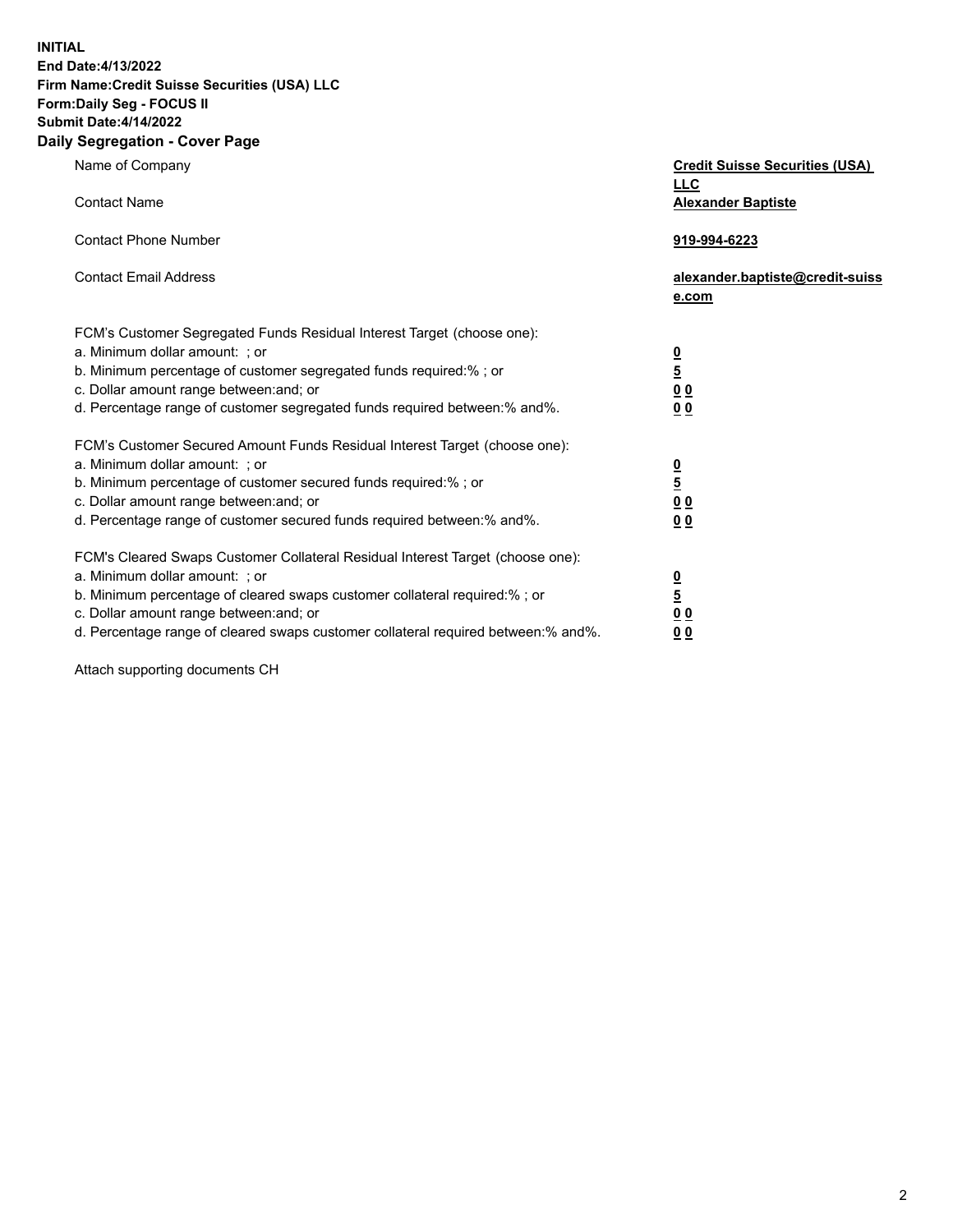## **INITIAL End Date:4/13/2022 Firm Name:Credit Suisse Securities (USA) LLC Form:Daily Seg - FOCUS II Submit Date:4/14/2022**

## **Daily Segregation - Secured Amounts**

|     | Foreign Futures and Foreign Options Secured Amounts                                         |                                |
|-----|---------------------------------------------------------------------------------------------|--------------------------------|
|     | Amount required to be set aside pursuant to law, rule or regulation of a foreign            | $0$ [7305]                     |
|     | government or a rule of a self-regulatory organization authorized thereunder                |                                |
| 1.  | Net ledger balance - Foreign Futures and Foreign Option Trading - All Customers             |                                |
|     | A. Cash                                                                                     | 2,987,953,458 [7315]           |
|     | B. Securities (at market)                                                                   | 28,813,873 [7317]              |
| 2.  | Net unrealized profit (loss) in open futures contracts traded on a foreign board of trade   | -1,524,236,269 [7325]          |
| 3.  | Exchange traded options                                                                     |                                |
|     | a. Market value of open option contracts purchased on a foreign board of trade              | 127 [7335]                     |
|     | b. Market value of open contracts granted (sold) on a foreign board of trade                | $0$ [7337]                     |
| 4.  | Net equity (deficit) (add lines 1.2. and 3.)                                                | 1,492,531,189 [7345]           |
| 5.  | Account liquidating to a deficit and account with a debit balances - gross amount           | 3,270,102 [7351]               |
|     | Less: amount offset by customer owned securities                                            | -3,269,304 [7352] 798 [7354]   |
| 6.  | Amount required to be set aside as the secured amount - Net Liquidating Equity              | 1,492,531,987 [7355]           |
|     | Method (add lines 4 and 5)                                                                  |                                |
| 7.  | Greater of amount required to be set aside pursuant to foreign jurisdiction (above) or line | 1,492,531,987 [7360]           |
|     | 6.                                                                                          |                                |
|     | FUNDS DEPOSITED IN SEPARATE REGULATION 30.7 ACCOUNTS                                        |                                |
| 1.  | Cash in banks                                                                               |                                |
|     | A. Banks located in the United States                                                       | 117,297,581 [7500]             |
|     | B. Other banks qualified under Regulation 30.7                                              | 269,371,411 [7520] 386,668,992 |
|     |                                                                                             | [7530]                         |
| 2.  | Securities                                                                                  |                                |
|     | A. In safekeeping with banks located in the United States                                   | 28,813,873 [7540]              |
|     | B. In safekeeping with other banks qualified under Regulation 30.7                          | 0 [7560] 28,813,873 [7570]     |
| 3.  | Equities with registered futures commission merchants                                       |                                |
|     | A. Cash                                                                                     | $0$ [7580]                     |
|     | <b>B.</b> Securities                                                                        | $0$ [7590]                     |
|     | C. Unrealized gain (loss) on open futures contracts                                         | $0$ [7600]                     |
|     | D. Value of long option contracts                                                           | $0$ [7610]                     |
|     | E. Value of short option contracts                                                          | 0 [7615] 0 [7620]              |
| 4.  | Amounts held by clearing organizations of foreign boards of trade                           |                                |
|     | A. Cash                                                                                     | $0$ [7640]                     |
|     | <b>B.</b> Securities                                                                        | $0$ [7650]                     |
|     | C. Amount due to (from) clearing organization - daily variation                             | $0$ [7660]                     |
|     | D. Value of long option contracts                                                           | $0$ [7670]                     |
|     | E. Value of short option contracts                                                          | 0 [7675] 0 [7680]              |
| 5.  | Amounts held by members of foreign boards of trade                                          |                                |
|     | A. Cash                                                                                     | 2,977,484,009 [7700]           |
|     | <b>B.</b> Securities                                                                        | $0$ [7710]                     |
|     | C. Unrealized gain (loss) on open futures contracts                                         | -1,612,537,938 [7720]          |
|     | D. Value of long option contracts                                                           | <b>127</b> [7730]              |
|     | E. Value of short option contracts                                                          | 0 [7735] 1,364,946,198 [7740]  |
| 6.  | Amounts with other depositories designated by a foreign board of trade                      | 0 [7760]                       |
| 7.  | Segregated funds on hand                                                                    | $0$ [7765]                     |
| 8.  | Total funds in separate section 30.7 accounts                                               | 1,780,429,063 [7770]           |
| 9.  | Excess (deficiency) Set Aside for Secured Amount (subtract line 7 Secured Statement         | 287,897,076 [7380]             |
|     | Page 1 from Line 8)                                                                         |                                |
| 10. | Management Target Amount for Excess funds in separate section 30.7 accounts                 | 74,626,599 [7780]              |
|     |                                                                                             |                                |

11. Excess (deficiency) funds in separate 30.7 accounts over (under) Management Target **213,270,477** [7785]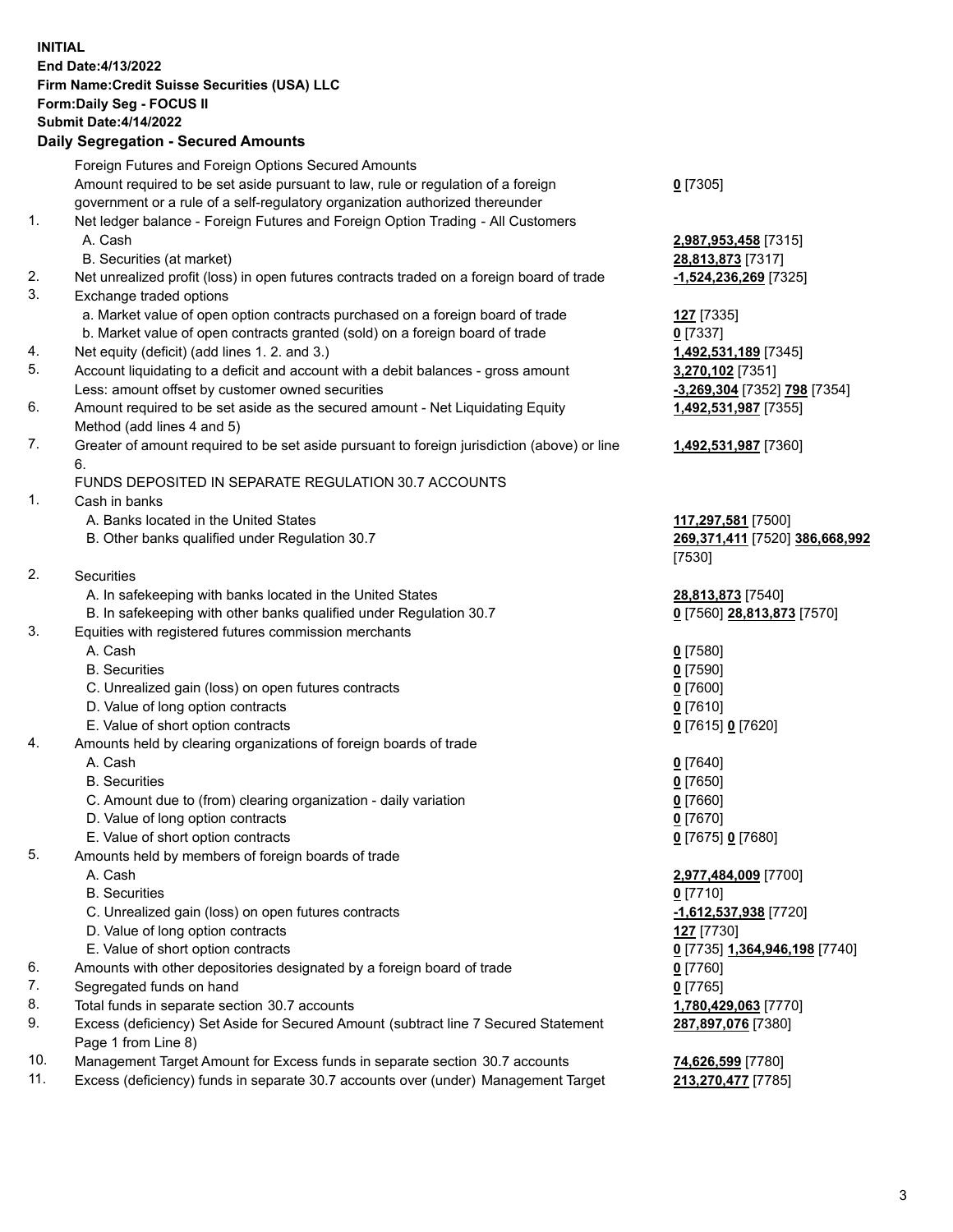**INITIAL End Date:4/13/2022 Firm Name:Credit Suisse Securities (USA) LLC Form:Daily Seg - FOCUS II Submit Date:4/14/2022 Daily Segregation - Segregation Statement** SEGREGATION REQUIREMENTS(Section 4d(2) of the CEAct) 1. Net ledger balance A. Cash **728,401,889** [7010] B. Securities (at market) **359,774,533** [7020] 2. Net unrealized profit (loss) in open futures contracts traded on a contract market **-177,394,557** [7030] 3. Exchange traded options A. Add market value of open option contracts purchased on a contract market **54,686,595** [7032] B. Deduct market value of open option contracts granted (sold) on a contract market **-50,612,805** [7033] 4. Net equity (deficit) (add lines 1, 2 and 3) **914,855,655** [7040] 5. Accounts liquidating to a deficit and accounts with debit balances - gross amount **2,726,162** [7045] Less: amount offset by customer securities **-2,572,512** [7047] **153,650** [7050] 6. Amount required to be segregated (add lines 4 and 5) **915,009,305** [7060] FUNDS IN SEGREGATED ACCOUNTS 7. Deposited in segregated funds bank accounts A. Cash **125,954,037** [7070] B. Securities representing investments of customers' funds (at market) **0** [7080] C. Securities held for particular customers or option customers in lieu of cash (at market) **340,618,773** [7090] 8. Margins on deposit with derivatives clearing organizations of contract markets A. Cash **669,129,768** [7100] B. Securities representing investments of customers' funds (at market) **0** [7110] C. Securities held for particular customers or option customers in lieu of cash (at market) **19,155,760** [7120] 9. Net settlement from (to) derivatives clearing organizations of contract markets **7,224,127** [7130] 10. Exchange traded options A. Value of open long option contracts **54,686,595** [7132] B. Value of open short option contracts **-50,612,805** [7133] 11. Net equities with other FCMs A. Net liquidating equity **164,046** [7140] B. Securities representing investments of customers' funds (at market) **0** [7160] C. Securities held for particular customers or option customers in lieu of cash (at market) **0** [7170] 12. Segregated funds on hand **0** [7150] 13. Total amount in segregation (add lines 7 through 12) **1,166,320,301** [7180] 14. Excess (deficiency) funds in segregation (subtract line 6 from line 13) **251,310,996** [7190] 15. Management Target Amount for Excess funds in segregation **45,750,465** [7194]

16. Excess (deficiency) funds in segregation over (under) Management Target Amount Excess

**205,560,531** [7198]